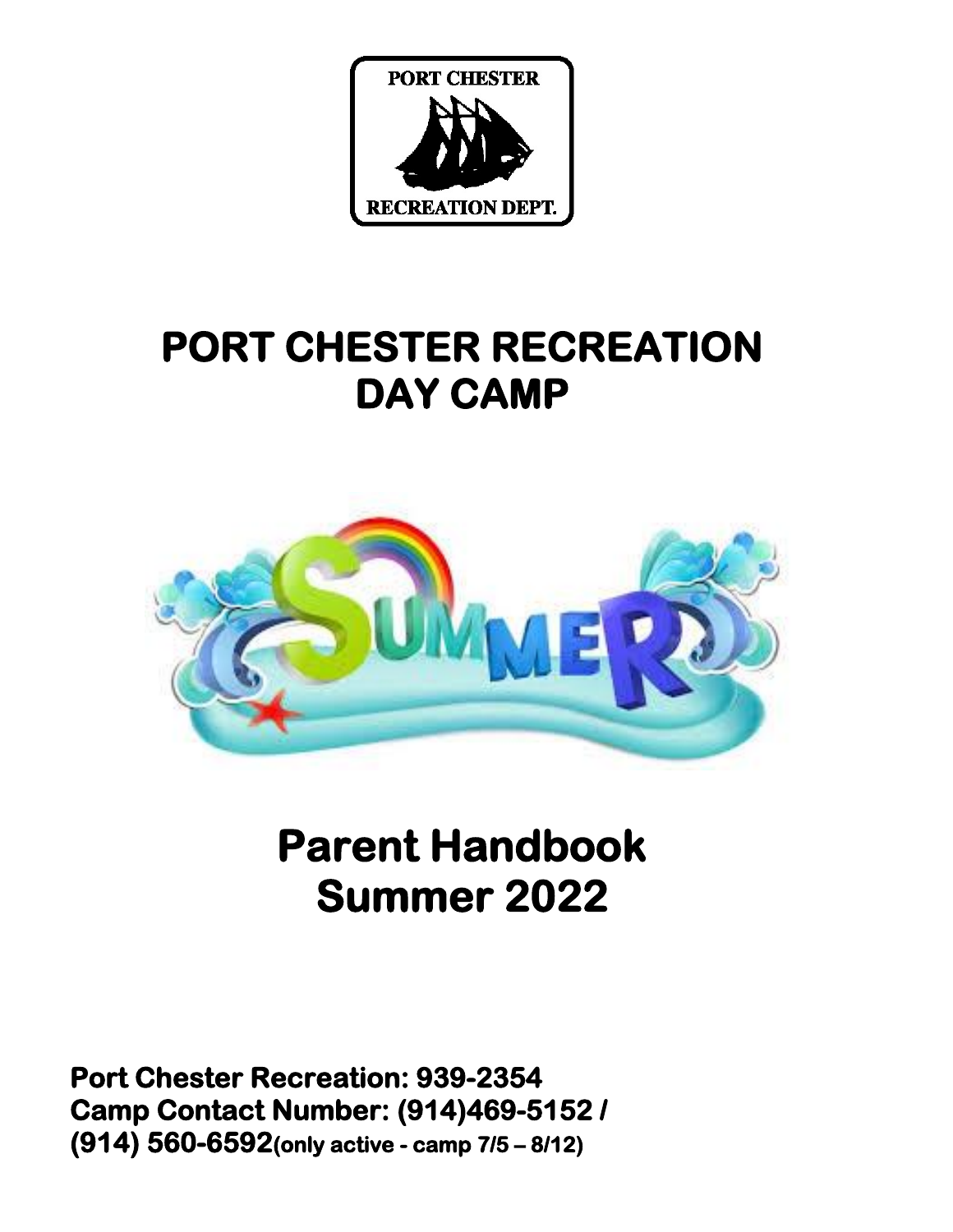## **Port Chester Recreation Day Camp Program:**

**Camp dates:** Tuesday, July 5<sup>th</sup> through Friday August 12<sup>th</sup>. (No Camp 7/4)

## **Times:**

Drop off  $-8:30 - 9$  a.m. Pick up  $-3:30 - 4:00$  p.m. **NO CHILD SHOULD BE DROPPED OFF BEFORE 8:30 THERE WILL BE NO ADULT SUPERVISION** 

**Drop off and Pick up** – Drop-off and pick-up will be in the on Parkway Drive near the Girl Scout House cones will be set up for drop off . Please enter Parkway drive from Putnam Avenue and proceed to drop off on Parkway Drive near the path that leads into the Park near the Girl Scout House; so that campers do not have to cross the street from the other direction;. Rainy days campers will be dismissed from inside the Girl Scout House.

## **Activities:**

The camp director will schedule all activities for campers. A variety of sports and games along with arts & crafts will be offered as well as many special events and activities throughout the summer.Monthly activities and weekly schedules will be handed out. Schedules are subject to change.

**Lunch:** Campers should bring a bagged lunch with **name of child and group number clearly printed on the outside of the bag**. All lunches will be kept cold in coolers for their camp group. THIS IS A PEANUT FREE CAMP

## **Swimming:**

Campers will swim at Saxon Woods Pool in White Plains. **ALL CAMPERS should bring their camp bag with bathing suit and towel, DAILY. On pool days and water park trips campers SHOULD WEAR THEIR CAMP SHIRTS AND THEIR BATHING SUITS.** Children are required to wear a swim bracelet for identification purposes. Children in Groups 5 and up have the opportunity to take a swim test to determine whether they are capable of entering deeper water, otherwise children are kept in very shallow water or the water play area. As per the Health Department, we provide lifeguards for our campers on top of the lifeguard staff that is already at the pool.

## **Extended Day:**

Extended Day will take place at **Girl Scout House**. For an additional fee of \$60 per week (separate check). Campers will be supervised by counselors and Camp Supervisor until 5:30 p.m. **Parents should pick up their child no later than 5:30p.m.** Any child not picked up on time will be subject to an extra fee!!!!!! No extended day the last day of camp.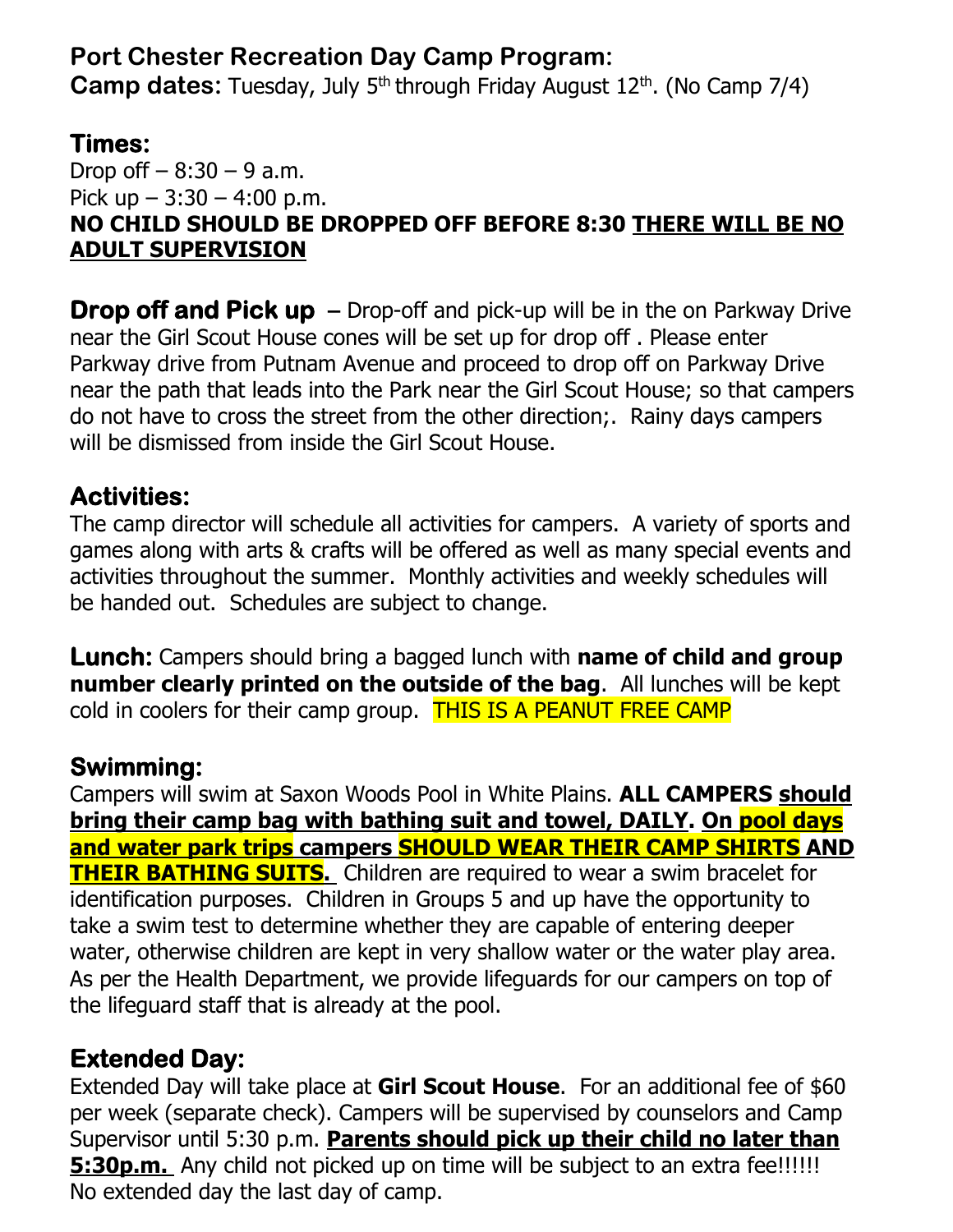## **Dismissal:**

Child must be picked up by a parent or guardian listed on the registration form Only individuals specified in writing on the Authorized Pick Up form will be able to pick up campers, All authorized persons must show a picture ID or some type of verification. If your child is allowed to walk home a separate note must be provided. If you are late picking up your child he/she may be brought to the Port Chester Police station for supervision. Late fees will be charged for late pick up.

## **Early Dismissal:**

**\*\***Children needing early dismissal must have a note for that day allowing them to leave early. Also parents must contact the camp office staff as to time of pick up.

# **Traffic – Daily and Returning from a Trip/Pool**

Drop-off and pick-up will be in the in the in the designated areas Parkway Drive for parents/guardians; Please see **Drop Off and Pick up** of this Handbook.

**BUSSES ONLY** - Cones will be in place for the buses to drop off campers safetly on **Putnam Avenue** TRIP AND POOL DAYS.

## **Trips:**

Camp trips are scheduled periodically during the summer. All permission slips must be handed in and paid in full, **BY THE TRIP DEADLINE LISTED ON EACH PERMISSION SLIP, ALL TRIPS ARE FIRST COME FIRST SERVED.** We will not accept registration after this time. There are a limited number of

seats available on all camp trips. Flyers for all trips will be sent to you prior to camp and available at the campsite or the recreation office during the camp season. **CAMPERS MUST WEAR THEIR CAMP SHIRTS OR PURCHASE A NEW ONE TO BE ABLE TO ATTEND A CAMP TRIP. THERE WILL BE NO CAMP FOR CHILDREN NOT ATTENDING THE TRIP.**

# **Trip Refunds:**

**Refunds will only be given if the camp office is notified prior to the departure of the trip AND a written request is received at the Recreation Office prior to the trip deadline.** Please call the camp prior than the time of departure listed on the flyer on the day of the trip if child is unable to attend.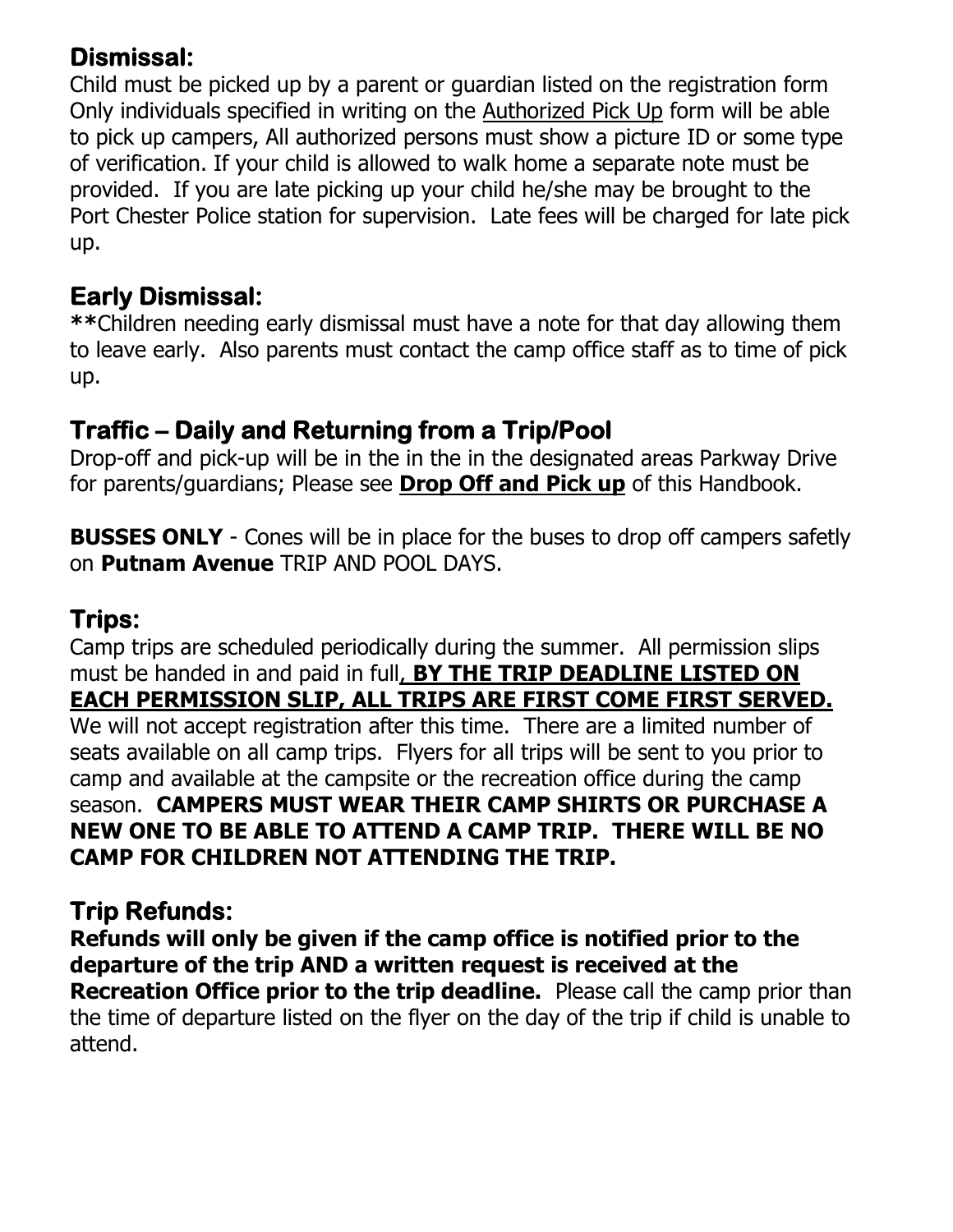## **Extra Money on Trips/ Camp Site**:

Counselors are not responsible for holding money for children on any trips, including the pool or throughout the camp day on site but will assist the child in the purchases being made. If extra money is sent, please make sure it is sent in an envelope with child's name on it and what it's for. Please make sure child is responsible enough to hold on to it.

## **Communication:**

Please make sure that your correct email address has been provided on your camper/campers registration form. Correspondence, updates, daily health screening information will be sent out via email to registered Parents/Guardians. Additions flyers may be sent home weekly with information if needed. Please check your emails regularly. If you have any concerns or questions we would be happy to hear from you over the course of the summer.

#### Cell Phones :

If children bring a cell phone for use after camp hours (i.e. walking home) then it should be turned off during the camp day. It may be taken away from them and given to the camp director for the remainder of the day if the phone is being used during camp hours. If it is necessary for a parent to reach a child, please call the camp office before making use of the cell phone.

### **Medical:**

All campers are required by the New York State Health Department to have a completed medical history and immunization record up-to-date and on file. No child will be permitted in camp without this completed record on file in the camp office.

**Children who are required to take medication in camp need to complete a special medical form (this includes inhalers, epi-pen, over the counter meds) that must be signed by both the doctor and the parent.** This form must be brought into the camp office before camp or with medication when camp begins. **Medications must be brought in their original containers with name and original prescription info**. Medications are kept with the Camp Medical Director unless otherwise specified on medical permission form. The medical director will monitor the medication process. Children must be able to take their medication independently. Each time the child takes their medication, it will be recorded in the medical log.

**Please note that it would be preferred if campers could take medications before and after camp so that no medications would have to be taken during the camp day. If that is not possible please abide by**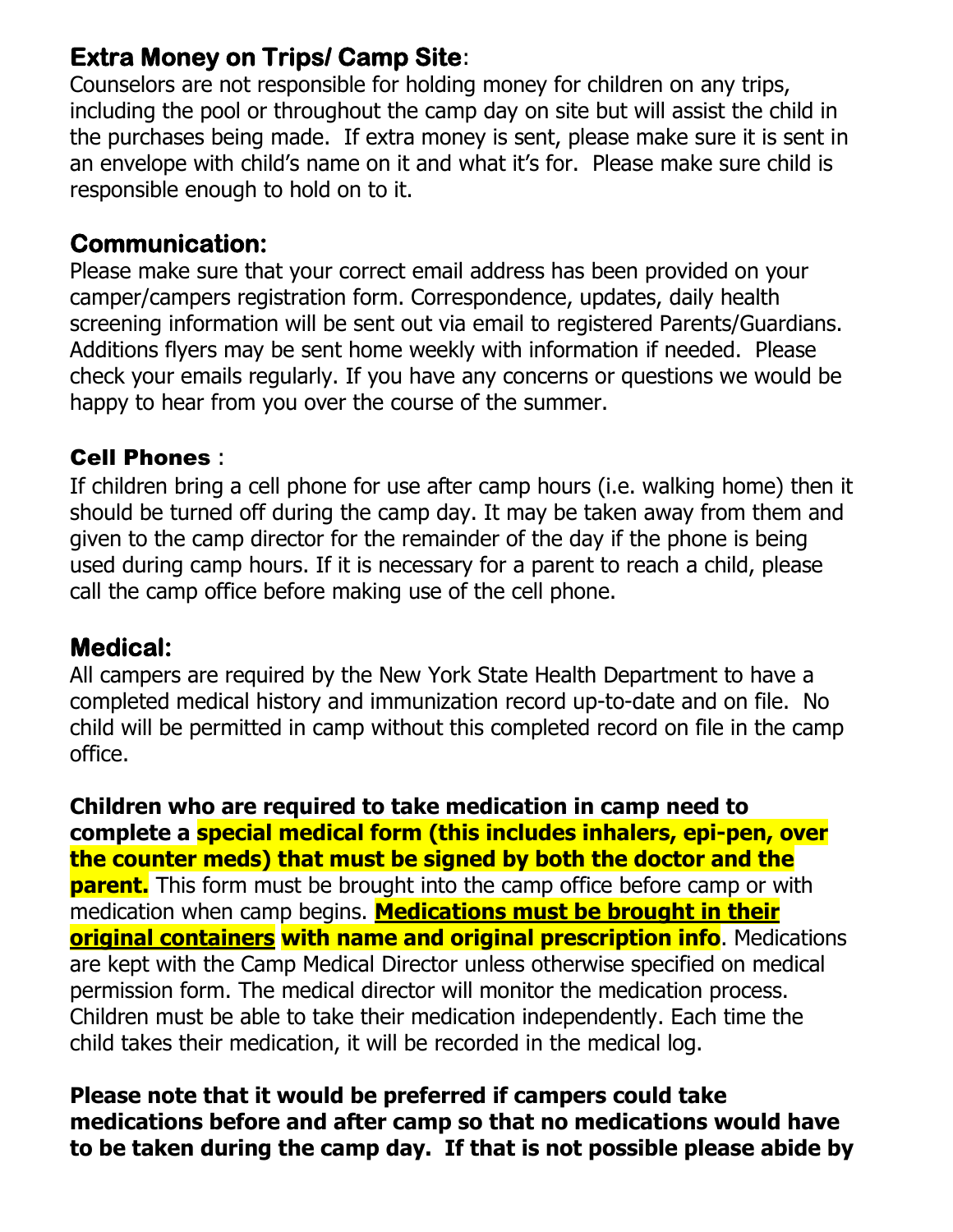#### **the above requirements for medications. The safety of your child is always our primary concern, thank you for your assistance.**

Care is provided by our Camp Medical Director (usually a certified EMT or above) also; there will be at least 2 staff members with Responding to Emergency training as well as trained lifeguards with first aid and CPR training. In case of emergency the child will be brought to closest hospital, Greenwich at camp site or if at the pool, White Plains Hospital.

## **Sick Policy:**

Mildly sick campers may lay down in the office until the medical director determines if he/she is well enough to continue the day at camp or needs to be picked up by parent/guardian. In the event of picking up a sick child a parent/guardian must be available to come to camp to get the child or give permission to another adult. Please note that children exhibiting any sign of sickness this summer 2021 will be separated from staff and campers and have a parent or guardian called for pickup .

In the event of a serious illness (fever, vomiting, diarrhea, colds, cough or congestion, chicken pox, pink eye, coxsackie, head lice) or injury please keep your child home. When you keep your child home at the sign of a sickness, you're protecting your child, other children and staff from exposure to becoming sick. This is duly appreciated.

**Masks:** Children **MUST HAVE THEIR MASK EVERYDAY**. It is highly recommend that each camper have a ziplock bag with their name on it for storage of their mask when not required to wear it. Masks may be worn on busses and indoors on rainy days

## **Rainy Days:**

Camp will be held on rainy days. Please have your child dressed appropriately for rain as they may walk outside to various activity sites.

# **Notes from home:**

Please let us know if your child has any restriction of activities (i.e. they can't go to the pool if they have stitches, etc.) so that all staff is aware of special needs your child may have.

## **Sunscreen/Insect Repellent Permission Slip:**

Parents are encouraged to apply sunscreen to their campers before the start of camp. It's recommended to provide water resistant sunscreen with SPF 15 or higher and insect repellent. Parents/ quardians must complete a sunscreen/insect repellant permission form giving permission to carry both or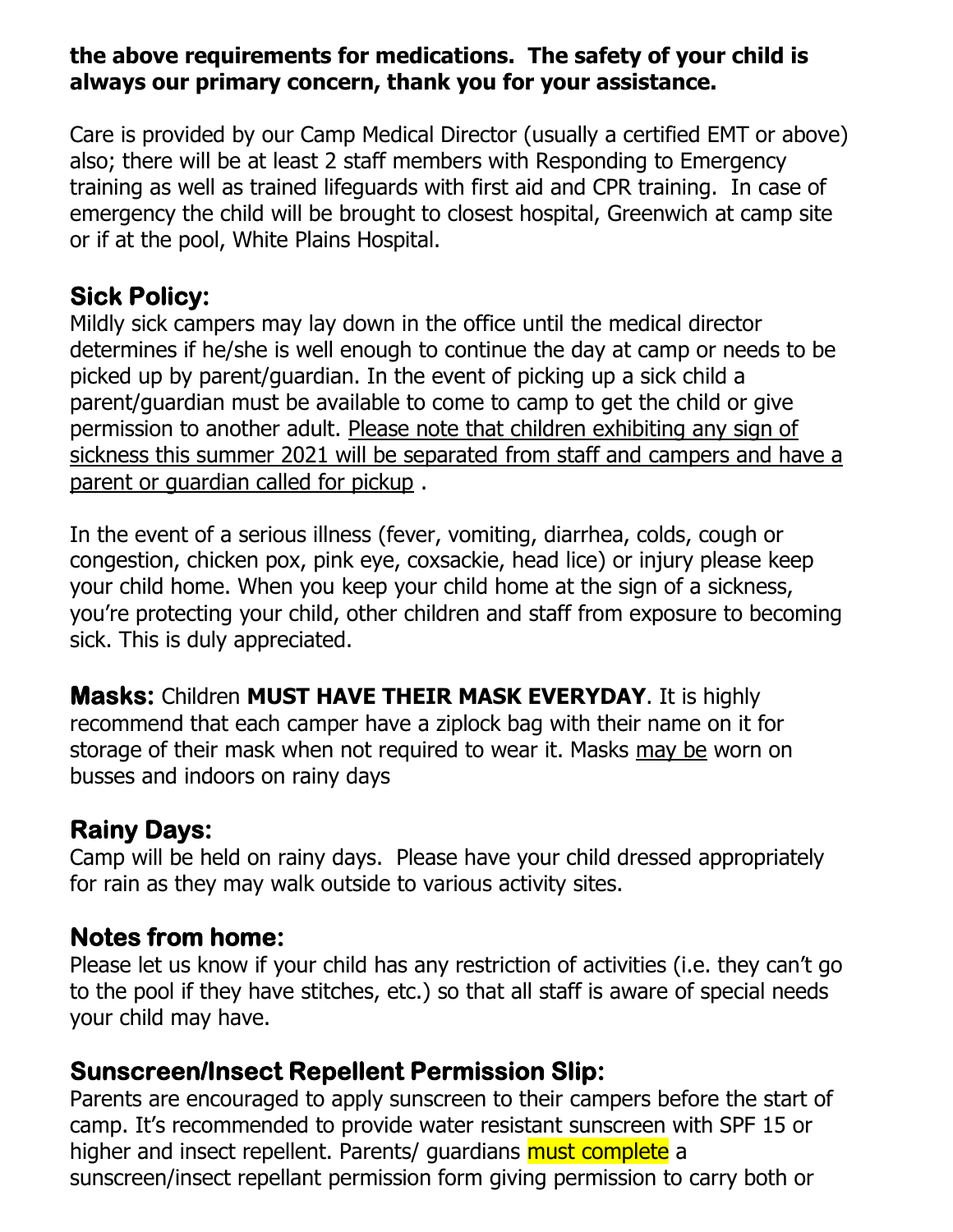either. The camp office will carry sunscreen labeled broad spectrum with SPF 15 or higher.

# **Ticks:**

Counselors will do a once over sight check of children for ticks daily; parents should check children thoroughly at home.

# **Discipline:**

Day camp is for the enjoyment of all its campers. Any child whose behavior disrupts the normal flow of that group's daily program will be subject to disciplinary action. Counselors will try to reinforce good, positive behavior in all children. It is the policy of this camp that staff members will work as a team to develop an appropriate plan to help campers who are exhibiting poor or anti social behavior. If problems continue to exist, the child will be sent to the office, parents may be called and/or the child may be sent home for the remainder of the day. If the problem continues to exist, suspension may be warranted. The Camp Director reserves the right to dismiss a camper from any activity at any time. NO REFUNDS will be given for time missed; this includes trips and swimming.

Port Chester Day Camp strives to be a bully free camp. Each Camper has a right to play in a safe and friendly environment, be treated with respect and receive help and support of caring adults/supervisors.

# **A REMINDER TO PARENTS**

- 1. Children **MUST HAVE THEIR MASK EVERYDAY**. It is highly recommend that each camper have a ziplock bag with their name on it for storage of their mask when not required to wear it. Masks may be worn on busses and indoors on rainy days.
- 2. Children **MUST WEAR SNEAKERS EVERYDAY**, so they can fully participate in all day camp activities and reduce the risk of possible injury.
- 3. All campers should bring their camp bag **everyday**, with a towel, lunch and water bottle with campers name clearly printed. Please write camper's name on their bags and articles of clothing in permanent marker.
- 4. Campers are not allowed to bring games, toys or cards to camp (i.e. ipods, cell phones, hand held electrical devices, card games, personal items). If they do, those items will be brought to the office, only to be picked up by the parent.